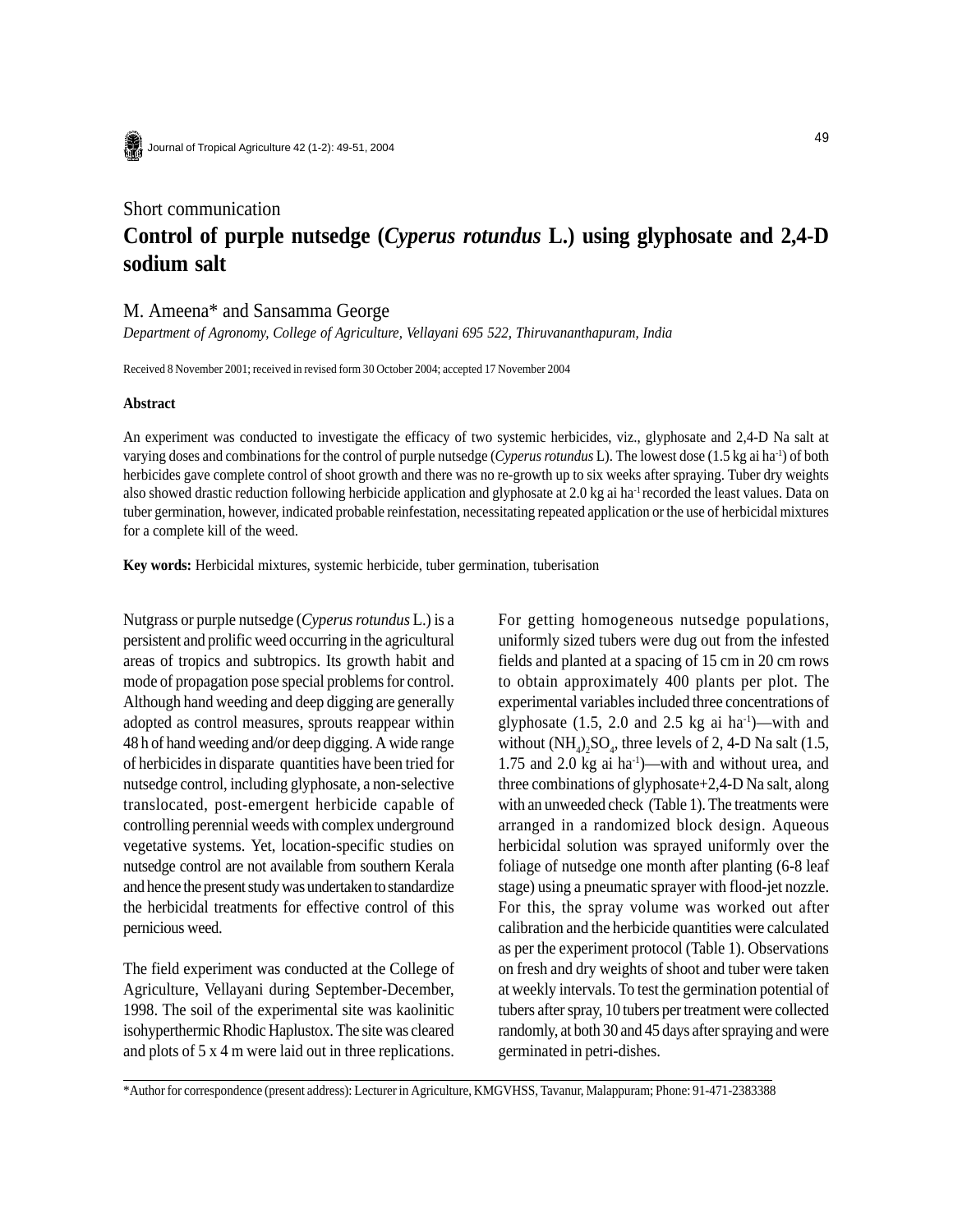Although during the first two weeks after spraying none of the herbicide treated plots showed any significant effect on shoot dry weight (range: 0.91 to 1.87 and 0.65 to 2.11  $\mu$  m<sup>-2</sup> respectively at one and two weeks after spraying), there was drastic reduction in all herbicidetreated plots at three weeks after treatment compared to the control (Table 1). Furthermore, shoot dry weight was 'zero' in plots treated with glyphosate at 1.5 and 2.5 kg ai ha<sup>-1</sup>, 2,4-D at 1.75 kg ai ha<sup>-1</sup> +1% urea and the glyphosate+2,4-D combinations. By the fourth week, however, all herbicide treatments recorded complete foliage kill, whereas the weedy check recorded significant shoot dry matter accumulation. Earlier, Thakur et al. (1993) also observed that glyphosate and 2,4-D (1.0 and 1.5 kg ai ha<sup>-1</sup>) killed purple nutsedge and checked regeneration up to 360 days after spraying.

Tuber dry weights from the treated plots were comparable to that of unsprayed plot initially (first week of

spraying). At later stages, however, all herbicide treated plots recorded drastic reduction in tuber dry weights (Table 1). From this, it could be deduced that when treated with the herbicides, further tuberisation is probably prevented. Indeed, the tubers rotted and crumbled making it impossible to collect them. Beltrao et al. (1983) also reported similar observations.

Furthermore, there was a significant reduction in the germination of tubers collected from the treated plots at 30 days after spraying (0 to 32% for the herbicide-treated plots as against 91% in the control; Table 1). For the tubers collected at 45 days, however, there was an increase in the germination percentage, implying that the herbicidal control of the weed may be temporary. The results, nevertheless, show that herbicides consistently prevented the sprouting of tubers and such effects were more pronounced in the glyphosate+2,4-D combinations (Table 1). The herbicide mixtures not only

Table 1. Dry weights of purple nutsedge shoots and tubers and the germination capacity of tubers as affected by different herbicidal treatments

| Chemicals and their doses (kg ai ha <sup>1</sup> )             | Shoot dry weight<br>$(g m-2)1$                       |       |      | Tuber dry weight<br>$(g m-2)$ |       |       | Germination of tubers (%)<br>collected at |       |                        |  |
|----------------------------------------------------------------|------------------------------------------------------|-------|------|-------------------------------|-------|-------|-------------------------------------------|-------|------------------------|--|
|                                                                |                                                      |       |      |                               |       |       |                                           |       |                        |  |
|                                                                | 2 weeks <sup>2</sup> 3 weeks 2 weeks 3 weeks 6 weeks |       |      |                               |       |       | 30 DASP <sup>3</sup>                      |       | $45$ DASP <sup>3</sup> |  |
| Glyphosate $(1.5)$                                             | 1.15                                                 | 0.0   | 2.62 | 1.07                          | 1.11  | 2.36  | (8.85)                                    | 46.5  | (43.04)                |  |
| Glyphosate $(2.0)$                                             | 1.23                                                 | 0.40  | 3.55 | 1.97                          | 1.13  | 2.36  | (8.85)                                    | 68.9  | (56.14)                |  |
| Glyphosate $(2.5)$                                             | 1.07                                                 | 0.00  | 2.73 | 2.36                          | 1.15  | 0.00  | (0.00)                                    | 24.97 | (29.98)                |  |
| Glyphosate $(1.5) + 0.5\%$ (NH <sub>a</sub> ), SO <sub>4</sub> | 0.84                                                 | 0.14  | 3.13 | 2.89                          | 1.94  | 0.00  | (0.00)                                    |       | 61.96 (51.92)          |  |
| Glyphosate $(2.0) + 0.5\%$ (NH <sub>a</sub> ), SO <sub>4</sub> | 0.90                                                 | 0.07  | 3.12 | 2.73                          | 1.38  |       | 5.11 (13.07)                              | 32.8  | (34.99)                |  |
| Glyphosate $(2.5) + 0.5\%$ (NH <sub>a</sub> ), SO <sub>4</sub> | 0.81                                                 | 0.006 | 2.90 | 3.27                          | 1.64  | 0.00  | (0.00)                                    |       | 13.93 (21.92)          |  |
| 2,4-D Na salt $(1.5)$                                          | 1.02                                                 | 0.10  | 3.39 | 2.94                          | 1.79  |       | 45.99 (42.68)                             | 32.8  | (34.99)                |  |
| 2,4-D Na salt (1.75)                                           | 1.05                                                 | 0.007 | 3.60 | 3.33                          | 1.89  |       | 9.25 (17.70)                              | 13.93 | (21.92)                |  |
| 2,4-D Na salt (2.0)                                            | 0.65                                                 | 0.07  | 3.31 | 3.13                          | 1.65  |       | 32.29 (34.61)                             |       | 13.93 (21.92)          |  |
| 2,4-D Na salt $(1.5)$ + 1% urea                                | 0.98                                                 | 0.07  | 2.96 | 3.51                          | 2.25  |       | 25.00 (29.98)                             | 32.8  | (34.99)                |  |
| 2,4-D Na salt $(1.75)$ + 1% urea                               | 1.08                                                 | 0.00  | 3.26 | 3.54                          | 1.87  | 2.36  | (8.85)                                    |       | 13.93 (21.92)          |  |
| 2,4-D Na salt $(2.0) + 1\%$ urea                               | 0.90                                                 | 0.003 | 3.08 | 2.65                          | 2.49  |       | 9.25(17.70)                               |       | 19.40 (26.14)          |  |
| Glyphosate $(1.5) + 2,4$ -D Na salt $(2.5)$                    | 1.04                                                 | 0.00  | 3.34 | 2.12                          | 1.62  | 0.00  | (0.00)                                    |       | 5.11 (13.07)           |  |
| Glyphosate $(2.0) + 2,4$ -D Na salt $(2.5)$                    | 1.31                                                 | 0.00  | 3.23 | 2.14                          | 1.17  | 2.36  | (8.85)                                    | 2.36  | (8.85)                 |  |
| Glyphosate $(2.5) +2,4$ -D Na salt $(2.5)$                     | 0.87                                                 | 0.00  | 3.02 | 1.97                          | 1.34  | 0.00  | (0.00)                                    | 0.00  | (0.00)                 |  |
| Unsprayed check                                                | 2.11                                                 | 8.28  | 5.82 | 19.52                         | 26.18 |       | 90.75 (72.27)                             | 73.7  | (59.16)                |  |
| $SEm(\pm)$                                                     | $\frac{1}{2}$                                        | 0.43  | 0.46 | 1.10                          | 0.63  | 8.44  |                                           | 4.58  |                        |  |
| CD(0.05)                                                       | <b>NS</b>                                            | 0.71  | 1.34 | 3.16                          | 1.83  | 24.38 |                                           | 13.23 |                        |  |

<sup>1</sup> Shoot dry weights were 'zero' for the herbicidal treatments at four weeks after sowing.

<sup>2</sup> Weeks refer to the number of weeks after spraying and DASP means 'days after spraying'

<sup>3</sup> Percentage values correspond to three weeks after sowing; angular transformed values are presented parenthetically